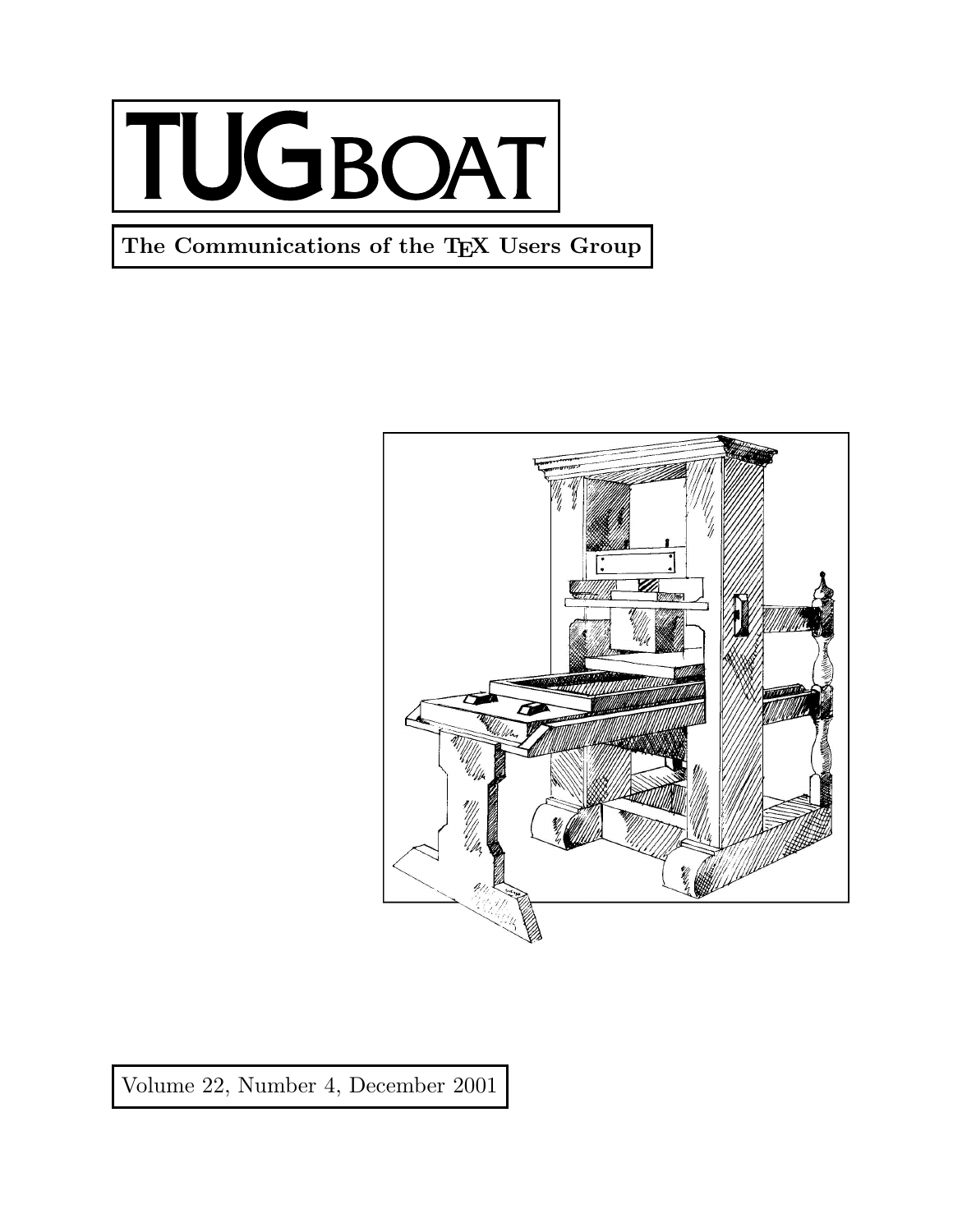One of the great ironies of the information age is that, while the late twentieth century will undoubtedly have recorded more data than any other period in history, it will also almost certainly have lost more information than any previous era.

> Alexander Stille *The Future of the Past* (2002)

## TUGBOAT

## COMMUNICATIONS OF THE TEX USERS GROUP EDITOR BARBARA BEETON

VOLUME 22, NUMBER 4 **•** DECEMBER 2001 PORTLAND **•** OREGON **•** U.S.A.